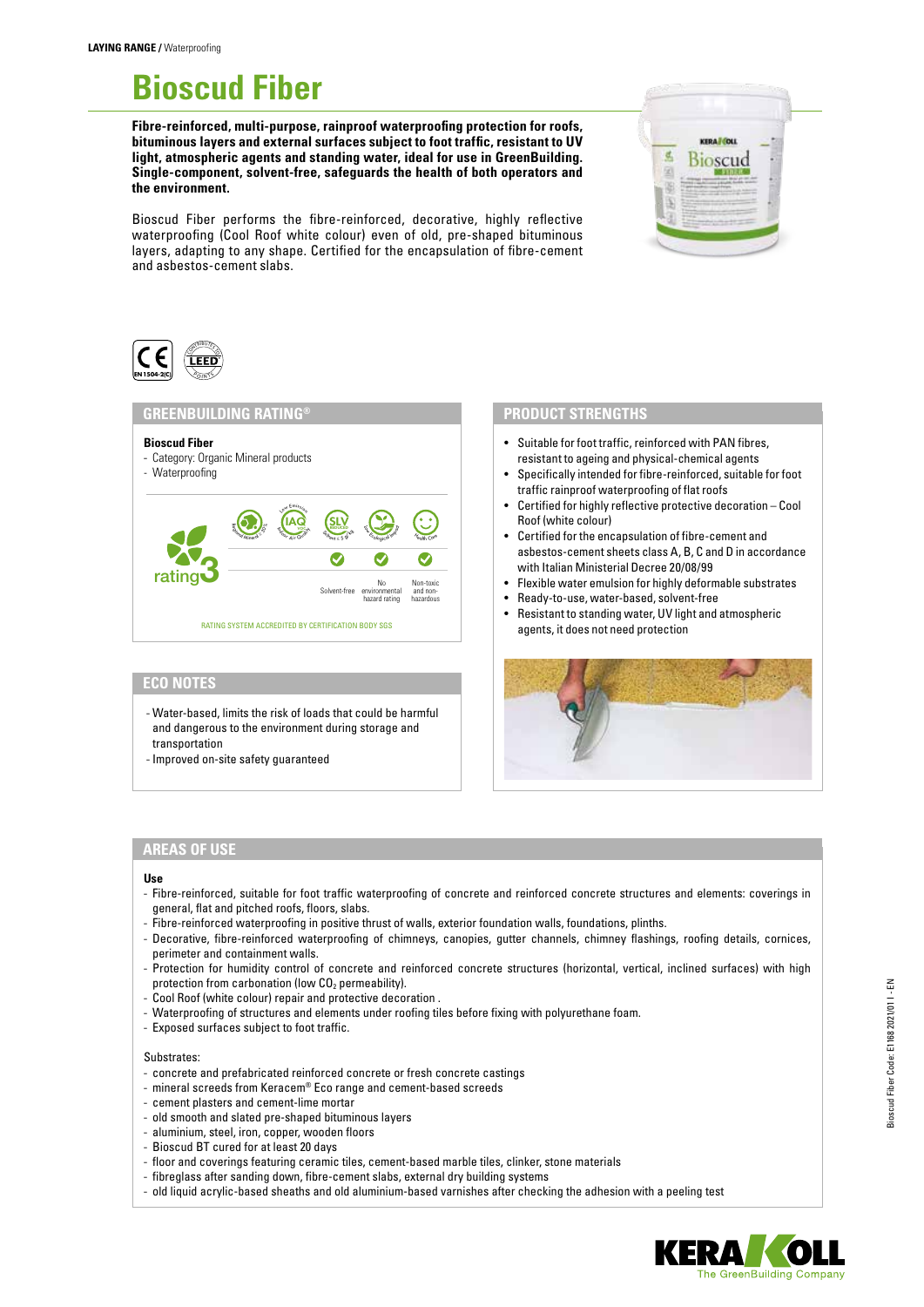# **AREAS OF USE**

#### **Do not use**

- in case of unfavourable drying conditions or in case of impending rain
- in case of exposure to strong sunlight or on warm surfaces
- on floating or not perfectly anchored, damp, wet substrates or substrates subjected to rising damp
- on surfaces intended for glued heavy covering
- on lightened cement-based substrates not suitable to withstand direct loads, on insulating panels, on PVC layers
- on old pre-shaped layers directly applied on insulating panels
- on light boards, wooden beads or canopies
- for water containment, for waterproofing under negative thrust
- when high levels of acid and base resistance is required
- where heavy objects could be dragged

# **INSTRUCTIONS FOR USE**

#### **Substrate requirements**

Cured (dimensionally stable):

screeds in Keracem® Eco and Keracem® Eco Pronto, waiting time 24 hrs;

- concrete waiting time 6 months unless otherwise specified;
- cement-based screeds or plasters/renders waiting time 7 days per cm of thickness (good weather).
- Undamaged (remove parts or elements not perfectly adherent, verify adhesion and compatibility of any existing coatings).

Compact (to full thickness) and consistent.

Resistant and free from bleeding on the surface.

Dry, without superficial condensation (wait for the substrate to totally dry after pressure washing).

Clean: surfaces free of cement slurry, oil-based parting compounds, residues of previous processes, dust; everything that can compromise adhesion must be eliminated (when in doubt, carry out a peeling preliminary test).

Check for any moisture rising or negative thrust: vapour pressures could form at the substrate-waterproofing interface such as to cause debonding and bubbles. To check the residual humidity of substrates, it is recommended to apply a sheet of PE (minimum thickness 0.2 mm) sealed with adhesive tape in an area exposed to the sun and to check for the presence of condensation after 24-48 hrs.

#### **Preparation of substrates**

Restore weakened or missing parts, or honeycombs, and fill any uneven surfaces with suitable products; do not use Bioscud to correct uneven areas and do not apply in high thicknesses.

Check the presence of suitable camber and rainwater collection and disposal systems.

#### **Preparation**

The product is ready to use; if necessary, uniform consistency mixing from the bottom upwards using a low-rev (≈ 400/min.) helicoidal agitator.

Protect the product from frost; it must be stored, even on site, so as to avoid direct sunlight and heat sources.

#### **Application**

Waterproof the entire perimeter of the surface with Neutro Color: make connection shells near any wall-floor and wall-wall perimeter corners, in contacts with other surfaces whatever their orientation (columns, pillars, walls, ramps), thresholds, through elements, structures or systems anchored on surfaces, drains and sealing elements; apply the sealant in several coats and smooth over to create a watertight connection between the surfaces.

As an alternative option, bond 20 cm-high Bioscud TNT strips with Bioscud after carefully preparing the substrate.

Waterproof the structural joints with suitable systems.

Apply Bioscud Fiber using a smooth metal spreader, a hard rubber float (recommended only for rough or porous substrates) or a roller (average bristle 10-15 mm) taking care to completely cover all connection shells already made or previously bonded Bioscud TNT strips; wait at least 12 hours after applying the first coat and apply the second coat with a pass perpendicular to the first for the optimal distribution of the product. The second coat must be applied after the complete drying of the first one (environmental conditions can significantly alter durations measured under standard conditions); long waits between coats cause the reduction of the adhesion values of the next coat. Apply two or more coats for a total of at least 2 kg/m2 of product.

Strictly follow the indications as to the minimum weight required to be applied; to check the applied weight, we recommend distributing the product cans to be applied on the surfaces at regular intervals of 5 or 20 m2 per coat depending on the packaging.

The product hardens by evaporation of the water contained in the emulsion; drying times are constrained by temperature and environmental humidity in the hours following application. If the product is not perfectly dry, it risks being washed away and irreparably deteriorated by weather events or condensation. Resistance to standing water is depended on perfect drying.

Once the product has hardened, the presence of any bubbles shows an excessive R.H. of the substrate; remove the bubbles, wait for the substrate to dry and reapply the product.

The stickiness of the surfaces in the moments following application is a feature of the product and does not preclude its final performance; it runs out over time and can be removed by dusting industrial talc or cement.

For all listed cases, apply two or more coats of Bioscud BT with total coverage  $\geq 2$  kg/m<sup>2</sup>.

**Surfaces in concrete and reinforced concrete, exterior foundation walls, foundations:** on highly compact surfaces such as prefabricated and quartz cement floorings, apply Bioscud Primer (approx. 200-300 ml/m2 ) avoiding accumulation of water. On poorly dusting substrates apply a coat of Primer A Eco, diluted as indicated in the technical data sheet.

**Exterior foundation walls:** mechanically break any metal spacers and carry out the preliminary treatment, cutting of the spacers and passivation with Bioscud BT FIX; repair uneven areas with suitable products. Provide adequate separation and mechanical protection systems before backfilling (waiting time ≥ 48 hrs).

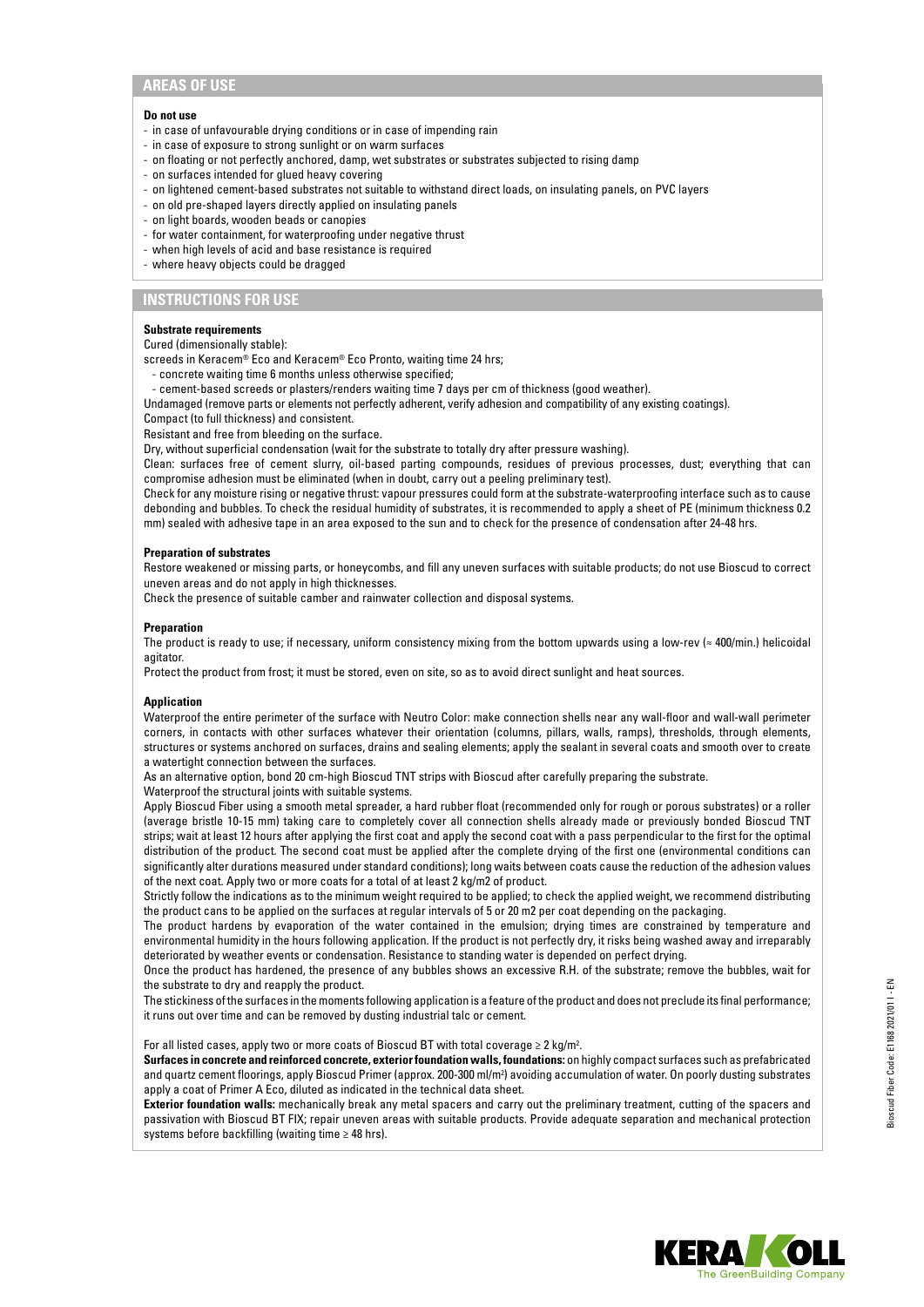# **INSTRUCTIONS FOR USE**

**Cement-based screeds:** in the presence of fractionizing joints and/or cracks, carry out the mechanical excavation, remove dust and seal with Neutro Color. Apply a coat of Primer A Eco, diluted as indicated in the technical data sheet. Bond 20 cm-wide strips of Bioscud TNT with Bioscud near any joint and sealed cracks. To avoid the swelling of the fabric in the presence of movements, bond the entire surface of the sheet on the back in contact with the surface of the screed; take care of the soft bonding of the sheet near the joints (the sheet must follow the transverse profile and not be bonded while taut).

To conceal joints and cracks previously treated, insert the reinforcement mesh Rinforzo V50 into the first coat of Bioscud Fiber while still fresh, and cover with more coats, waiting for the drying between coats.

**Old pre-shaped bituminous sheaths:** to allow the dispersion of oils and plasticizers before the overlay, the sheaths must be completely cured (at least 6 months). Mechanically remove any wrinkles, crimps, bubbles, excessive overlaps and imperfectly anchored edges; remove varnish or not perfectly anchored decorations. Restore the adhesion of corners, edges, overlaps, strips and debonded portions with Bioscud BT FIX.

**Smooth sheaths:** perform a thorough dry cleaning removing dust and environmental residues (pressure washing is recommended in the presence of oil and plasticizer residues, wait until fully dry). In the presence of old well-anchored organic or aluminium-based varnishes apply Bioscud Primer ( $\approx$  50-100 ml/m<sup>2</sup>) avoiding accumulation of water.

**Slated sheaths:** perform a thorough dry cleaning by removing the poorly adhered flakes. Apply one coat of Primer A Eco, diluted as indicated in the technical data sheet, to fix superficial flakes.

**Old ceramic and stone floorings:** check the anchoring of the covering, remove any poorly bonded element and any surface coverings (wax, water-repellent products, etc.). Clean thoroughly and specifically according to the intended use of the surfaces; in the impossibility to perform chemical cleaning, perform mechanical abrasion by polishing or scarifying the surface layer, remove dust and proceed with any surface adjustment. Fill any uneven surfaces.

In the presence of substrates with high residual humidity (≥ 5% measured with a carbide hygrometer taking samples from the base of the screed) provide for the insertion of water vapour exhalers equipped with suitable anchoring systems and a waterproof connection to the extent of 1 every 15 m² approx.; install the exhalers 5-10 days prior to the waterproofing and verify the degree of R.H. before applying in the most distant point between two adjacent exhalers . Apply Keragrip Eco® (≈ 100 - 200 g/m2 ) preventing accumulation of water. In the presence of fractionizing joints and/or cracks, carry out the mechanical excavation, remove dust and seal with Neutro Color. Bond 20 cm-wide strips of Bioscud TNT with Bioscud near any joint and sealed cracks. To avoid the swelling of the fabric in the presence of movements, bond the entire surface of the sheet on the back in contact with the surface of the screed; take care of the soft bonding of the sheet near the joints (the sheet must follow the transverse profile and not be bonded while taut).

To conceal joints and cracks previously treated, insert the reinforcement mesh Rinforzo V50 into the first coat of Bioscud Fiber while still fresh, and cover with more coats, waiting for the drying between coats.

Galvanized or pre-varnished metal substrates (with a well-anchored final layer): seal any overlaps, areas of movement, irregularities or constructive defects using Neutro Color. On oxidised galvanized substrates remove the oxidation deposit with acid wash and rinse thoroughly. In the presence of damaged or rusty areas it is always necessary to completely remove and proceed with the application of rust-preventive, anti-corrosive paint.

**Timber substrates:** fill any gaps or edges tapped between boards (non-through cracks) with Neutro Color. Sand the impregnated or painted surfaces and perform a thorough cleaning with Keragrip Eco Pulep. Apply Bioscud Primer (≈ 250 ml/m²) preventing accumulation of water.

#### **Encapsulating coatings for the restoration of fibre-cement and asbestos-cement structures**

**Type A –** externally exposed (structures exposed to atmospheric agents and subject to deterioration with surfacing and release of fibres)

The average thickness of the dry encapsulating coating should not be less than 0.3 mm and at no point should it be less than 0.250 mm. The last two products of the encapsulating cycle will have to be two coating products with different and contrasting colours. **Type B –** internally exposed ("sound but likely to get damaged" or "damaged" internal structures)

The average thickness of the dry encapsulating coating should not be less than 0.25 mm and at no point should it be less than 0.2 mm. The last two products of the encapsulating cycle will have to be two coating products with different and contrasting colours. **Type C –** non-exposed (in support of confinement operations)

The thickness of the dry encapsulating coating should not be less than 0.2 mm and no measurement should be less than this value. **Type D –** auxiliary (to avoid the dispersion of fibres in the environment in support of removal operations)

The encapsulating coating must be of a contrasting colour with that of the substrate; dilute using 35% water.

For type A, type B and type C applications, apply Bioscud Primer first.

#### **Cleaning**

The removal of the fresh product is carried out with water, to reuse rolls and brushes soak them in water to avoid drying the product. To remove residues of hardened product use nitro solvents.

# **SPECIAL NOTES**

For the treatment of absorbent surfaces, such as screeds and plasters, Bioscud Fiber may be used as an alternative to Primer A Eco if diluted 25% max with water; dilution leads to the separation of the fibres without compromising the final result and the accumulations of fibres can be removed while still fresh or covered by the subsequent application of the undiluted product.

For the treatment of wall-floor and wall-wall corners, of cracks and of movement joints of screeds and floors, Bioscud BT Fix may be used as an alternative to Neutro Color if bonding a 20 cm-band of Bioscud TNT with Bioscud Fiber diluted 10% max with water; dilution leads to the separation of the fibres without compromising the final result and the accumulations of fibres can be removed while still fresh or covered by the subsequent application of the undiluted product .

In climatic conditions of high humidity and/or low temperature drying times are lengthened, delaying foot traffic and significantly increasing the risk of being washed away in case of possible rainfall or in the presence of condensation. To decrease drying times, apply in several coats of max 0.5 kg/m<sup>2</sup>.

In case of constant foot traffic, coat with Bioscud Traffic.

The durability of applications may be expanded by increasing the number of coats of Bioscud Fiber applied, following the indications provided in the technical data sheet.

**Unscheduled maintenance:** to restore aesthetic and functional continuity following wear, clean carefully the surfaces and apply the product according to the methods indicated.

Bioscud Fiber Code: E1168 2021/01 I - EN

Sioscud Fiber Code: E1168 2021/01 I - EN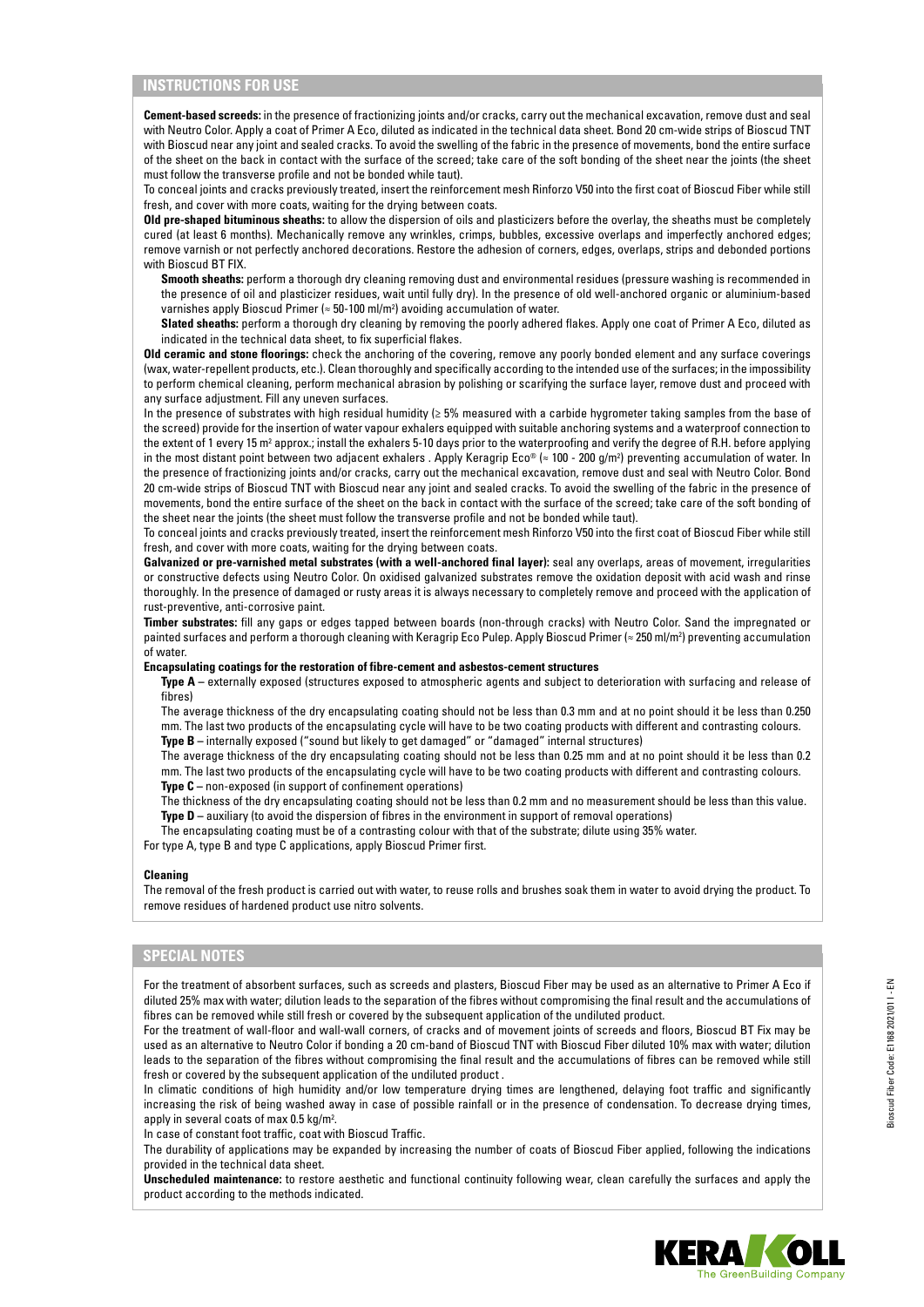## White (RAL 9010)

Grey (RAL 7038)

*The shades shown are intended as an indication only.*

# **COOL ROOF**

The use of a highly reflective covering reduces the surface temperature of the roof, especially flat roofs most exposed to direct radiation due to the incidence of sunlight in summer.

Thanks to the reduction of solar energy absorption, lower temperatures are reached in the rooms below the roof, thus reducing energy consumption of air conditioning in summer: passive cooling of the buildings occurs, with direct improvement of living and working comfort.

The reflective properties of the covering decrease over time due to the accumulation of dirt; it is recommended to periodically clean the surface and to reapply the covering when it is not possible to restore the initial whiteness.

Cool Roof waterproofing with Bioscud Fiber reduces the effects of the local "Heat Island" (difference in thermal gradient between urban and green areas).

# **ABSTRACT**

*Waterproofing of the substrate – Supply and certified laying of fibre-reinforced rainproof waterproofing protection for roofs, bituminous layers and external surfaces subject to foot traffic, flexible, resistant to UV light, atmospheric agents and standing water, singlecomponent, solvent-free, like Bioscud Fiber by Kerakoll Spa.*

# **TECHNICAL DATA COMPLIANT WITH KERAKOLL QUALITY STANDARD**

| Appearance                                                                               | coloured paste                                                                                  |                          |
|------------------------------------------------------------------------------------------|-------------------------------------------------------------------------------------------------|--------------------------|
| Colours <sup>*</sup>                                                                     | white (RAL 9010) - grey (RAL 7038)                                                              |                          |
| Specific weight                                                                          | $\approx$ 1.32 kg/dm <sup>3</sup>                                                               |                          |
| <b>Chemical nature</b>                                                                   | water emulsion of waterproofing agents                                                          |                          |
| Mineralogical nature of inert material                                                   | crystalline carbonate                                                                           |                          |
| Solid content                                                                            | $> 71\%$                                                                                        |                          |
| Shelf life                                                                               | $\approx$ 18 months from production in the original sealed packaging                            |                          |
| Warning                                                                                  | protect from frost and avoid direct exposure to sunlight and store away from sources of<br>heat |                          |
| Pack                                                                                     | 20 / 5 kg buckets                                                                               |                          |
| Dynamic viscosity                                                                        | $\approx$ 14,500 mPas                                                                           | <b>Brookfield method</b> |
| Only to be used:                                                                         |                                                                                                 |                          |
| - temperature                                                                            | from $+5 °C$ to $+35 °C$                                                                        |                          |
| - humidity                                                                               | $\leq 80\%$                                                                                     |                          |
| Waiting time between 1st and 2nd coat                                                    | $\geq$ 12 hrs                                                                                   |                          |
| Minimum thickness required                                                               | $\geq$ 1 mm dried product corresponding to $\approx$ 2 kg/m2 fresh product                      |                          |
| Interval before normal use                                                               | $\approx$ 24 h / $\approx$ 7 days (stagnant water)                                              |                          |
| Coverage                                                                                 | $\approx$ 2 kg/m <sup>2</sup>                                                                   |                          |
| Values taken at +23 °C, 50% R.H. and no ventilation.<br>* RAL references are indicative. |                                                                                                 |                          |

# **PERFORMANCE**

| HIGH-TECH                            |                                           |                |
|--------------------------------------|-------------------------------------------|----------------|
| Water-resistance:                    |                                           |                |
| - watertightness                     | $> 0.5$ har                               | <b>FN 1928</b> |
| - 1.5 bar per 7 days                 | no penetration                            |                |
| Elongation:                          |                                           |                |
| - at F max                           | $>16\%$                                   | , 527.1        |
| - break warp (+23 °C)                |                                           | 1527-1         |
| thesion:                             |                                           |                |
| - on concrete                        | $\geq 1.8$ MPa                            | <b>FN 1542</b> |
| Resistance to static load (punching) | 15 kg on soft substrates (EPS):           | EN 12730       |
| Cold flexibility                     | $-10$ °C                                  | UNI 1109       |
| Working temperature                  | from -10 $^{\circ}$ C to +90 $^{\circ}$ C |                |



**KERA**  $\sqrt{0}$ The GreenBuilding Company